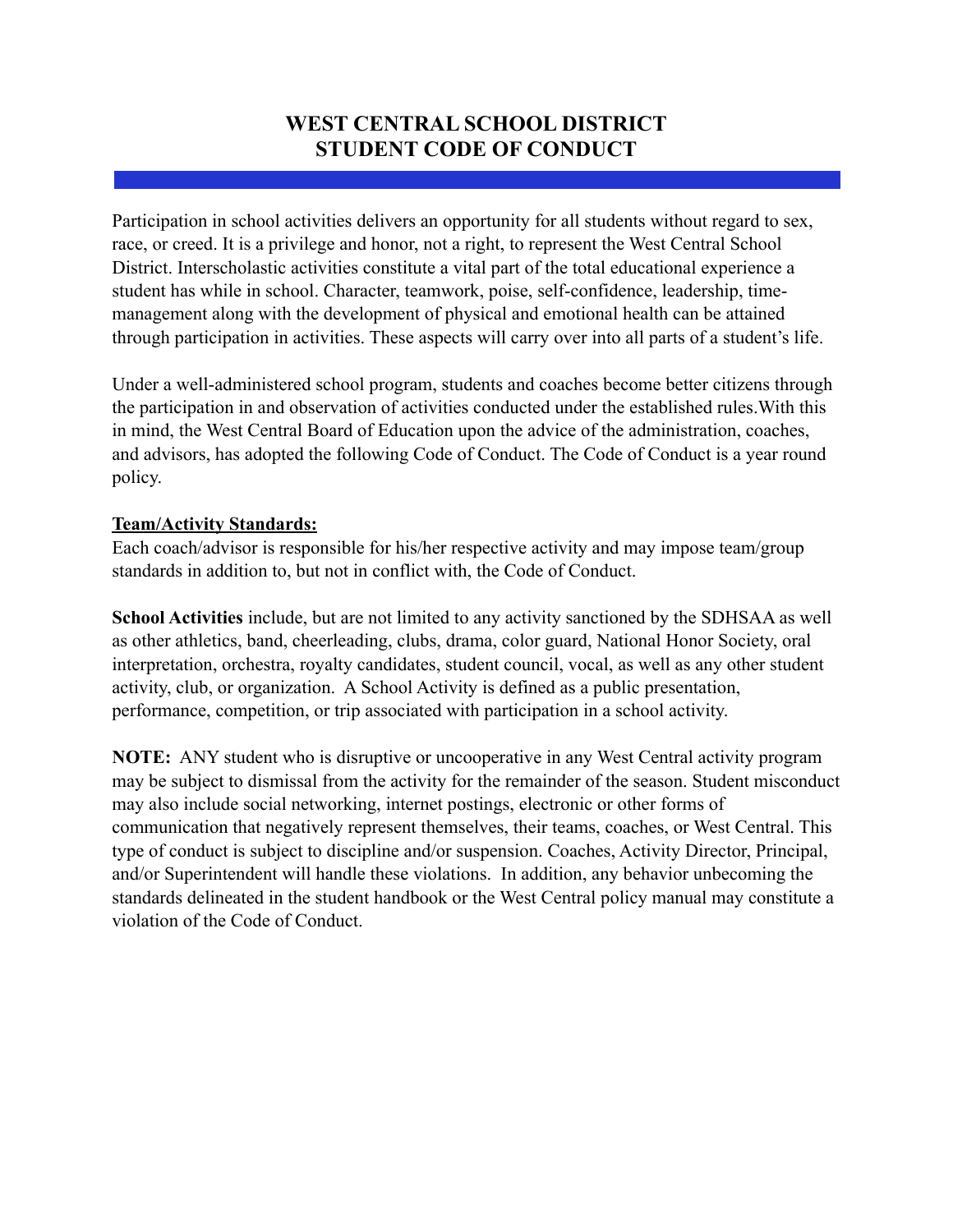#### **Participation in an Extra-Curricular Activity is Subject to the Following Rules:**

Participating in the following 5 major areas or types of conduct any time during the year shall constitute a violation of the Code of Conduct.

- 1. Use of or possession of chewing tobacco, smoking tobacco, or any nicotine delivery device.
- 2. Use of or possession of or being Under the Influence of alcoholic beverages.
- 3. Use of or possession of or being Under the Influence of mood altering substances not prescribed by a physician, or possession of drug paraphernalia.
- 4. A felony or misdemeanor (other than a minor traffic violation).
- 5. Out-of-School Suspension for any reason

 $\mathbb{I}$ 

| <b>Code of Conduct Violation Penalties</b> |                                                                                                                                                                                                                                    |                                                                                                                                                                                                                                                                                                                                                                                                                               |
|--------------------------------------------|------------------------------------------------------------------------------------------------------------------------------------------------------------------------------------------------------------------------------------|-------------------------------------------------------------------------------------------------------------------------------------------------------------------------------------------------------------------------------------------------------------------------------------------------------------------------------------------------------------------------------------------------------------------------------|
|                                            | West Central Policy (Rules $1 \& 5$ )                                                                                                                                                                                              | State Law (Rules 2, 3, 4)                                                                                                                                                                                                                                                                                                                                                                                                     |
| First<br>Violation<br>Consequence          | The student shall lose eligibility for 2 events<br>in each activity (athletic/non-athletic) in<br>which the student is involved. Students<br>involved in publications would be prohibited<br>from publishing 2 scheduled articles. | Ineligible to participate in any activity sanctioned<br>by the SDHSAA for one (1) calendar year from the<br>date of adjudication, conviction, diversion,<br>informal adjustment, suspended imposition of<br>sentence or suspended imposition of delinquency.                                                                                                                                                                  |
| Alternative                                |                                                                                                                                                                                                                                    | A suspension** of 30 calendar days if the student<br>participates in an assessment with a certified<br>chemical dependency counselor and if the<br>assessments indicates a higher level of care,<br>completion of the prescribed program before<br>becoming eligible to participate. During<br>completion of the reduced suspension period,<br>student is ineligible for a minimum of two (2)<br>SDHSAA sanctioned events.*** |
| Second<br>Violation<br>Consequence         | The student shall lose eligibility for 4 events<br>in each activity (athletic/non-athletic) in<br>which the student is involved. Students<br>involved in publications would be prohibited<br>from publishing 4 scheduled articles. | Ineligible to participate in any activity sanctioned<br>by the SDHSAA for one (1) calendar year from the<br>date of adjudication, conviction, diversion,<br>informal adjustment, suspended imposition of<br>sentence or suspended imposition of delinquency.                                                                                                                                                                  |
|                                            |                                                                                                                                                                                                                                    | A suspension** of 60 calendar days if the student<br>completes an accredited intensive prevention or<br>treatment program. During completion of the<br>reduced suspension period, student is ineligible for<br>a minimum of six (6) SDHSAA sanctioned<br>events.***                                                                                                                                                           |
| Third - Fifth<br>Violation<br>Consequence  | The student shall lose eligibility for any<br>activity for a period of 12 calendar months<br>from the date of the violation.                                                                                                       | Ineligible to participate in any activity sanctioned<br>by the SDHSAA from the date of adjudication,<br>conviction, diversion, informal adjustment,<br>suspended imposition of sentence or suspended<br>imposition of delinquency.                                                                                                                                                                                            |
| Sixth<br>Violation<br>Career Cap           | The student shall lose eligibility for the<br>remainder of his/her career at West Central.                                                                                                                                         |                                                                                                                                                                                                                                                                                                                                                                                                                               |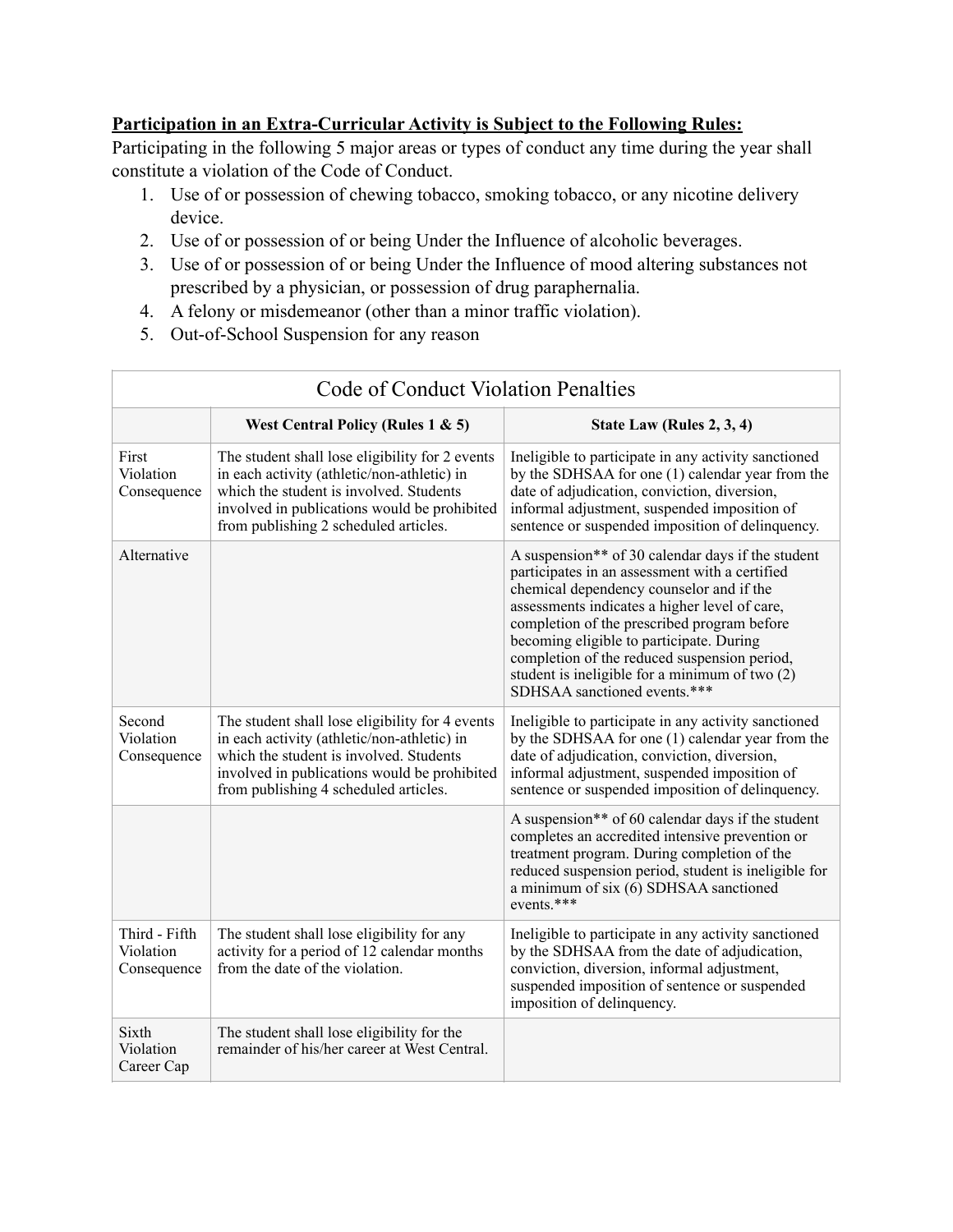#### **According to the South Dakota High School Activities Association (SDHSAA)**

\* Extracurricular activities means any activity sanctioned by the SDHSAA.

\*\* A suspension begins on the day following the notification to a District Administrator by the Unified Judicial System that a student has been adjudicated, convicted, the subject of an informal adjustment or court approved diversion program, or the subject of a suspended imposition of a sentence or a suspended adjudication of delinquency for possession, use, or distribution of controlled drugs, substances, or marijuana as defined in chapter 22-42, or for ingesting, inhaling, or otherwise taking into the body any substance prohibited by §22-42-15 and the school administrator gives notice to the South Dakota High School Activities Association and the students; or the day following the student's admission to a school administrator that the student committed an offense enumerated in subdivision (1), which shall be made with the student's parent or guardian present if the student is an unemancipated minor, and the school administrator gives notice to the South Dakota High School Activities Association.

\*\*\* To count toward the minimum number of events, the student must participate in the entire activity season and may not drop out or quit the activity to avoid suspension. The failure of a student to complete the entire activity season shall result in the student being ineligible for one year from the date of adjudication, conviction, the subject of an internal adjustment or court approved diversion program or the subject of a suspended imposition of sentence or suspended adjudication of delinquency. A suspension that is not completed by the student during one activity season shall carry over to the next activity season in which the student participates.

\*\*\*\*Students are ineligible to participate in any school activity event, but are allowed to participate in practices during the suspension period so long as the student is not suspended from class or school.

### **Violation Reset of West Central Policy Violations (Offenses 1-5)**

A student will have offenses reset on August 1, as long as all penalties are served. If penalties are not served prior to August 1 of the next school year, the reset will not happen until all penalties are served. The offenses will be capped at 6 during the student's career at West Central. **The student must continue to participate and complete the season to restore eligibility.**

#### **Exceptions:**

**Voluntary Admission:** The suspension period will be reduced by half upon the student's voluntary admission to violating the Code of Conduct. In cases where a student has been cited for a violation of law that also violates the standards of the Code of Conduct, or has been suspended from school, the reduced suspension is not an option.

**Guilty by Association:** A student guilty by association to any of the conducts listed above shall be subject to a meeting arranged with parents, administration, and school counselors. Additional "guilty by association" incidents are subject to further evaluation and enforcement of the West Central Penalties.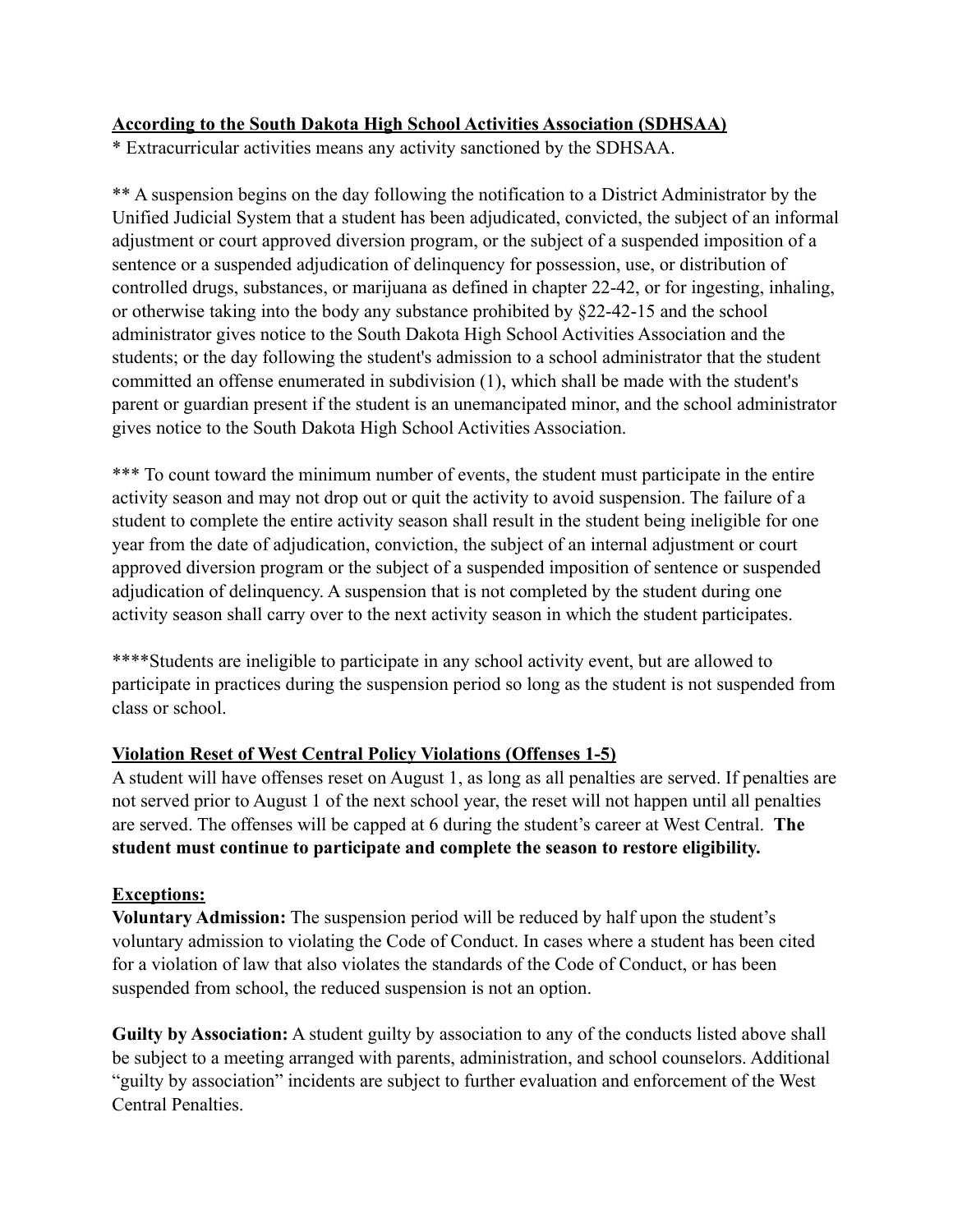#### **Academic Eligibility**

Academic preparation and success should be the number one concern of all our students, teachers, coaches, group advisors, administration, and parents. To support students who are involved in extra- and co-curricular activities, school-related clubs and organizations to be academically successful, all students involved in those activities will be expected to maintain passing grades in all courses to be eligible to participate in the extra- and co-curricular activities, clubs, and organizations.

# **No Pass - No Play**

### **Grade Checks**

Grades will be checked approximately every three weeks on Monday morning at 8:30 AM until the end of each Quarter. Quarter grade checks will be done 2 days following the end of the quarter (allows teachers time to post grades). Grade checks will be done on the following days for the 2022-23 school year:

- 1 Monday, September 12 In Progress Grade Check
- 2 Monday, October 3 In Progress Grade Check
- 3 Tuesday, October 25 1st Quarter Grade Check
- 4 Monday, November 14 In Progress Grade Check
- 5 Monday, December 5 In Progress Grade Check
- 6 Tuesday, January 3 2nd Quarter Grade Check & 1st Semester Grade Check
- 7 Monday, January 23 In Progress Grade Check
- 8 Monday, February 13 In Progress Grade Check
- 9 Monday, March 13 3rd Quarter Grade Check
- 10 Monday, April 3 In Progress Grade Check
- 11 Monday, April 24 In Progress Grade Check
- 12 Friday, May 19 4th Quarter Grade Check & 2nd Semester Grade Check

If a student is failing any course at a grade check, that student will be put on probation for 1 week. The following Monday the AD will check the students grades (ALL GRADES). If passing all classes, they will be able to continue playing, if one or more failing grades appear, they will be ineligible until the following grade check. Quarter AND Semester grades will determine eligibility for the beginning of the new quarter. (If a student fails 2nd quarter, but passes for the semester, they are still ineligible because of that failing grade for the quarter.)

Those students failing the 4th Quarter or 2nd Semester will be ineligible to compete in the first three weeks of the scheduled activities of the next school year. Upon the first scheduled grade check of the year, the student must be passing all courses to be eligible to compete. If a student has a failing grade at that time, they will remain ineligible or enter their probationary week.

The probationary week can only be utilized by a student once a season; Fall, Winter, and Spring. Probationary weeks cannot be used for Quarter or Semester grades. If a student fails a class for the quarter or the semester they are ineligible for three weeks until the next scheduled grade check.